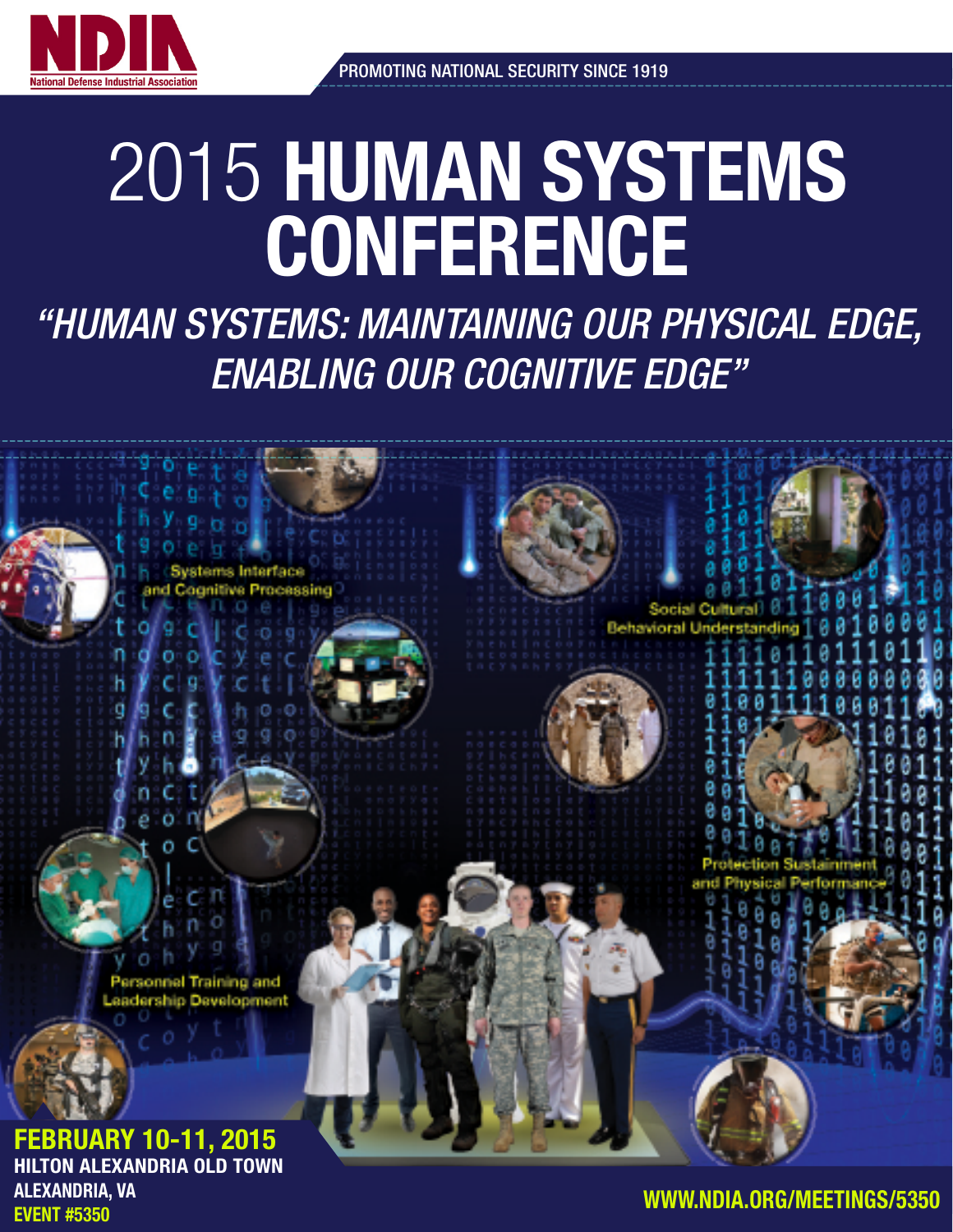

# LOCATION

Hilton Alexandria Old Town 1767 King St. Alexandria, VA 22314 (703) 837-0440

# ATTIRE

Appropriate dress for the Conference is business casual for civilians and Class B uniform or uniform of the day for military personnel.

# ID BADGE

During Conference registration and check-in, each Attendee will be issued an identification badge. Please be prepared to present a valid picture ID. Badges must be worn at all Conference functions.

# **CONTACTS**

**Christopher Nemeth, PhD** Chair, NDIA Human Systems Division; Principal Scientist, Applied Research **Associates** cnemeth@ara.com

## **Greg Zacharias, PhD**

Deputy Chair, NDIA Human Systems Division; President, Charles River Analytics gzacharias@cra.com

### **Dylan Schmorrow, PhD**

Conference Chair, NDIA Human Systems Conference; Chief Scientist, Soar Technology, Inc. dylan.schmorrow@soartech.com

### **CDR Joseph Cohn, USN, PhD**

Principal Human Systems Advisor, NDIA Human Systems Conference; Deputy Director, Human Performance, Training and BioSystems Directorate, Office of the Assistant Secretary of Defense for Research and Engineering joseph.v.cohn.mil@mail.mil

#### **Ms. Molly Holt**

Meeting Planner, NDIA mholt@ndia.org (703) 247-2572

# TUESDAY, FEBRUARY 10, 2015

| $7:00$ AM $-6:30$ PM   | <b>Registration</b><br>Grand Ballroom Foyer                                                                                                                                                                                                                                                                                                                                                                                                                                                                   |  |  |  |
|------------------------|---------------------------------------------------------------------------------------------------------------------------------------------------------------------------------------------------------------------------------------------------------------------------------------------------------------------------------------------------------------------------------------------------------------------------------------------------------------------------------------------------------------|--|--|--|
| $7:00$ AM $-$ 8:00 AM  | <b>Continental Breakfast</b><br>Grand Ballroom Foyer                                                                                                                                                                                                                                                                                                                                                                                                                                                          |  |  |  |
| $8:00$ AM $- 8:15$ AM  | <b>Welcome and Introductory Remarks</b><br>Grand Ballroom A/B<br>> Christopher Nemeth, PhD, Chair, NDIA Human Systems<br>Division; Principal Scientist, Applied Research Associates<br>• MG Barry Bates, USA (Ret), Vice President, Operations, NDIA<br>> Dylan Schmorrow, PhD, Chief Scientist, Soar Technology, Inc.<br>CDR Joseph Cohn, USN, PhD, Deputy Director, Human<br>Performance, Training and BioSystems Directorate, Office of the<br>Assistant Secretary of Defense for Research and Engineering |  |  |  |
| $8:15$ AM $-$ 8:45 AM  | <b>HSI in DoD Requirements</b><br>Grand Ballroom A/B<br>> Mr. Richard Parker, SES, Director, Mission Command<br>Capabilities Development and Integration Directorate<br>(MC-CDIC)                                                                                                                                                                                                                                                                                                                             |  |  |  |
| $8:45$ AM $-9:30$ AM   | <b>Keynote Address</b><br>Grand Ballroom A/B<br>> Mr. Al Shaffer, Principal Deputy Assistant Secretary of Defense for<br>Research and Engineering                                                                                                                                                                                                                                                                                                                                                             |  |  |  |
| $9:30$ AM $-$ 10:00 AM | <b>Networking Break</b><br>Grand Ballroom Foyer                                                                                                                                                                                                                                                                                                                                                                                                                                                               |  |  |  |
| 10:00 AM - 11:30 AM    | <b>Session 1: Systems Interface and Cognitive Processing (SICP)</b><br>Grand Ballroom A/B<br>Session Chairs<br>> Todd Nelson, PhD, Chief, Strategic Planning and Transformation<br>Division, U.S. Air Force Research Laboratory<br>> Mr. Gary Gomez, Independent Consultant, Taylor Connor<br>Associates, LLC                                                                                                                                                                                                 |  |  |  |
|                        | <b>CEDARS: Combined Exploratory Data Analysis Recommender</b><br><b>System</b><br>Mark Livingston, PhD, Computer Scientist, U.S. Naval<br>Research Laboratory                                                                                                                                                                                                                                                                                                                                                 |  |  |  |
|                        | <b>Using Physiological and Behavioral Information to Contextualize</b><br><b>Cognitive State and Event Detection for Human-Autonomy</b><br><b>Integration Systems</b><br>Stephen Gordon, PhD, Electrical Engineer, DCS Corporation                                                                                                                                                                                                                                                                            |  |  |  |
|                        | <b>Real-Time Operator Physiological Monitoring to Drive Human-Robot</b><br><b>Interaction (HRI) Design</b><br>Anna Skinner, PhD, Human Factors Program Manager,<br>AnthroTronix, Inc.                                                                                                                                                                                                                                                                                                                         |  |  |  |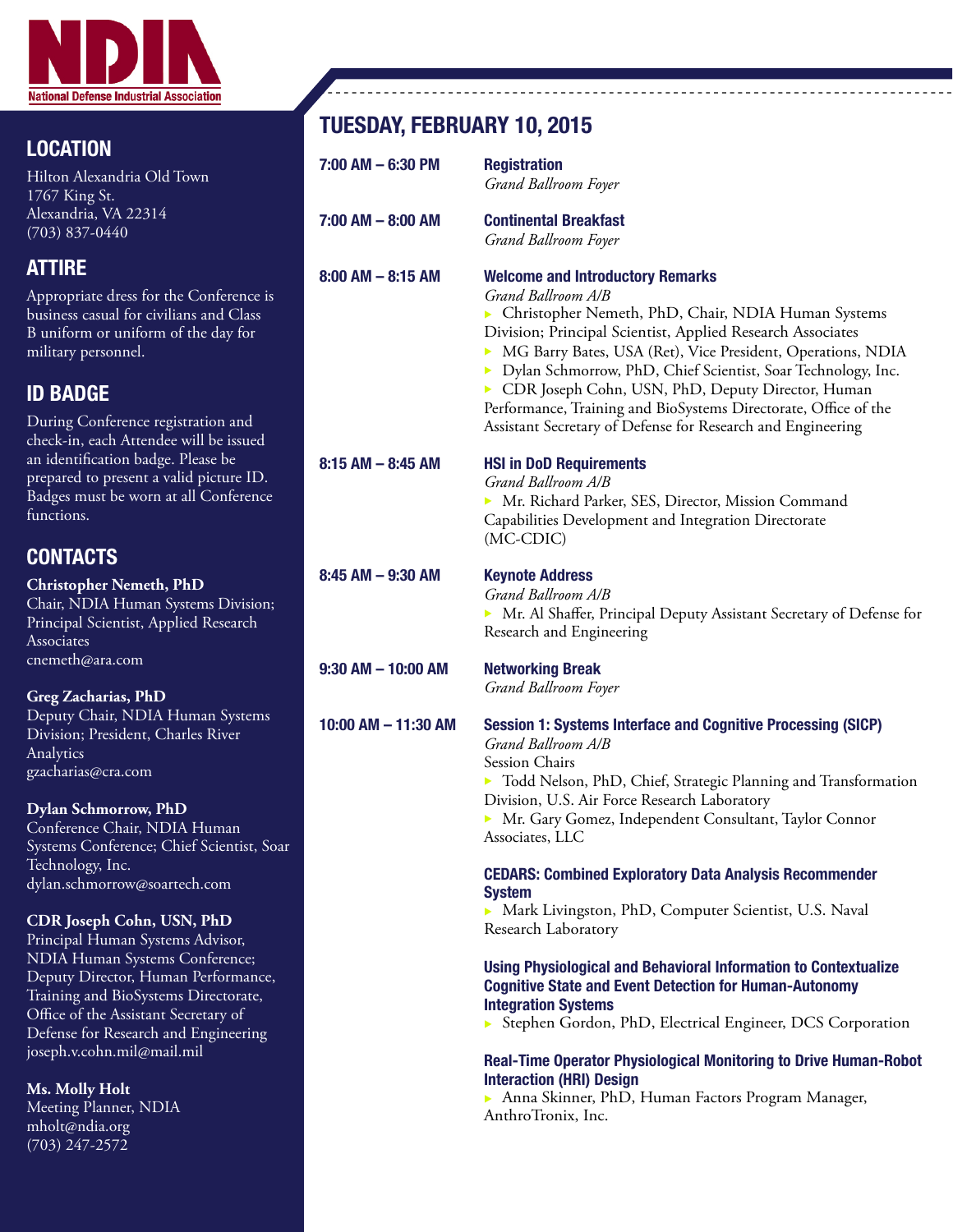| 11:30 AM - 12:50 PM  | Session 2: Protection, Sustainment and Physical Performance (PSPP)<br>Grand Ballroom A/B<br>Session Chairs                                                                                                                                    |  |  |  |
|----------------------|-----------------------------------------------------------------------------------------------------------------------------------------------------------------------------------------------------------------------------------------------|--|--|--|
|                      | Mike LaFiandra, Sc.D, Chief, Dismounted Warrior Branch, U.S. Army Research Laboratory<br>• Mr. Jean Castonguay, President and CEO, CogniSens, Inc.                                                                                            |  |  |  |
|                      | Integrated Cognitive and Physical Training to Optimize Human Performance and Discourage Post-Traumatic<br><b>Stress and Suicide</b>                                                                                                           |  |  |  |
|                      | ► Mr. Paul Butler, Senior Modeling and Simulation Engineer, The MITRE Corporation                                                                                                                                                             |  |  |  |
|                      | Smarter, Faster, Safer: Cognitive Enhancement Training to improve Decision-Making Under Pressure<br>• Jocelyn Faubert, PhD, Chief Science Officer, CogniSens, Inc.                                                                            |  |  |  |
|                      | Ready for Anything: NeuroTracker, a Cutting-Edge Technology that Accelerates the Acquisition of Tactical<br><b>Awareness, Attention and Decision-Making Skill Under Pressure</b><br>> Mr. Jean Castonguay, President and CEO, CogniSens, Inc. |  |  |  |
|                      | Novel Application and Validation of an Optical Scoring System for Small Arms Human Performance, Research<br>and Development<br>• Mr. Frank Morelli, Research Psychologist, U.S. Army Research Laboratory                                      |  |  |  |
|                      | Rapid Assessment of Clothing and Equipment Using Advanced Thermal Simulation to Lighten the Thermal Load<br>Mr. John Elson, Graduate Research Assistant, Institute for Environmental Research, Kansas State<br>University                     |  |  |  |
| 12:50 PM - 1:45 PM   | <b>Networking Lunch</b><br>Grand Ballroom C                                                                                                                                                                                                   |  |  |  |
| 1:45 PM $-$ 3:15 PM  | <b>Session 3: Personnel, Training and Leadership Development (PTLD)</b><br>Grand Ballroom A/B                                                                                                                                                 |  |  |  |
|                      | Session Chairs<br>▶ Winston "Wink" Bennett, PhD, Technical Advisor, Continuous Learning and Performance Assessment                                                                                                                            |  |  |  |
|                      | Research, U.S. Air Force Research Laboratory                                                                                                                                                                                                  |  |  |  |
|                      | Scott Grigsby, PhD, Senior Scientist, Ball Aerospace                                                                                                                                                                                          |  |  |  |
|                      | Co-Located vs. Distributed Teams: A Virtual Schoolhouse Experiment at Fleet Anti-Submarine Warfare Training                                                                                                                                   |  |  |  |
|                      | <b>Center</b><br>> Mrs. Helen Wright, Scientist, Naval Undersea Warfare Center                                                                                                                                                                |  |  |  |
|                      | <b>Cognition: Conation Partnership</b><br>Mr. David Kolbe, Chief Executive Officer, Kolbe Corporation                                                                                                                                         |  |  |  |
|                      | Intelligent Tutoring for the Conning Officers Virtual Environment (COVE)<br>Ms. Lauren Ogren, Human Systems Engineer, Naval Undersea Warfare Center                                                                                           |  |  |  |
|                      | <b>Human Phenotype Ontology</b><br>Mr. Michael D. Matthews, Fellow, Strategic Studies Group, Office of the Chief of Staff of the Army                                                                                                         |  |  |  |
| $3:15$ PM $-3:30$ PM | <b>Networking Break</b>                                                                                                                                                                                                                       |  |  |  |

 $- - -$ 

*Grand Ballroom Foyer*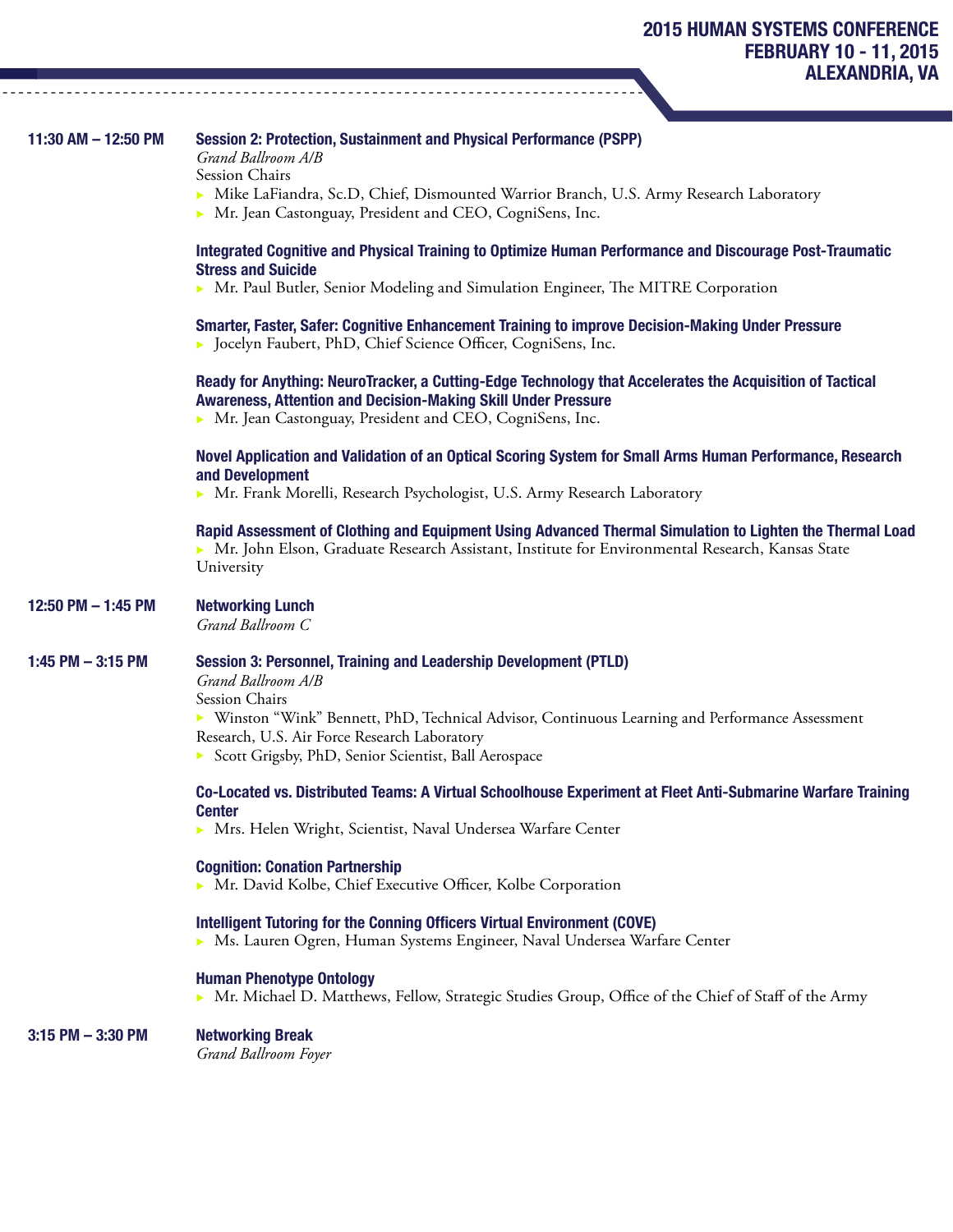

## SPEAKER DONATION

In lieu of Speaker gifts, a donation will be made to the Fisher House Foundation. For additional information, please visit: http://www.fisherhouse.org

# ADVERTISING

Advertise in *National Defense* magazine and increase your organization's exposure. *National Defense* will be distributed to Attendees of this Conference as well as other NDIA events. For more information, contact Mr. Dino Pignotti, VP Advertising, at (703) 247-2541 or dpignotti@ndia.org.

# PROCEEDINGS

Proceedings will be available on the web through the Defense Technical Information Center (DTIC) two weeks after the Conference. All registered Attendees will receive an email notification once the proceedings are available.

# **SURVEY**

A survey will be e-mailed to you after the Conference. We would appreciate your time in completing the survey to help make our event even more successful in the future.

# NDIA EVENTS

Please visit the NDIA website for a complete listing of the events we offer.

NDIA website: http://www.ndia.org

Select: Meetings & Events Schedule of Events

### 3:30 PM – 5:00 PM Session 4: Social, Cultural, Behavioral Understanding (SCBU)

 *Grand Ballroom A/B* Session Chairs

Elizabeth Bowman, PhD, Operations Research Analyst, U.S. Army Research Laboratory

 $\triangleright$  Lisa Costa, PhD, Director, Counter Violent Extremism and Weapons of Mass Destruction, The MITRE Corporation

#### Social Security Sector Radar Capability

 $\triangleright$  Mrs. Asma Abuzaakouk, Social and Behavioral Scientist, The MITRE Corporation

#### Information and Conflict

Rebecca Goolsby, PhD, Program Officer, Office of Naval Research

#### Applying Modeling and Simulation to Foreign Policy

▶ Corey Lofdahl, PhD, Senior Scientist, Charles River Analytics

#### Challenges in the Operational Use and Validation of Sociocultural Techniques, Tools, and Models

▶ Jonathan Pfautz, PhD, Senior Principal Scientist and Chief, Strategic S&T, Charles River Analytics

#### Cultural Knowledge Encoding

<sup>u</sup> Kalev Leetaru, PhD, Adjunct Faculty, Georgetown University

**Exercise Engineer, PhD, Research Engineer, U.S. Army Engineer** Research & Development Center - Champaign

#### Convey Knowledge - Not Just Information

▶ Sae Schatz, PhD, Independent Researcher

# WEDNESDAY, FEBRUARY 11, 2015

7:00 AM – 5:00 PM Registration *Grand Ballroom Foyer*  7:00 AM – 8:00 AM Continental Breakfast 8:00 AM – 8:05 AM Welcome and Introductory Remarks *Grand Ballroom A/B*

5:00 PM – 6:30 PM Poster Presentations and Networking Reception (CASH BAR) *Grand Ballroom Foyer*

*Grand Ballroom Foyer* 

**• Christopher Nemeth, PhD, Chair, NDIA Human Systems** Division; Principal Scientist, Applied Research Associates

#### 8:05 AM – 8:35 AM Plenary Address: Human Readiness Levels: Linking S&T to **Acquisition**

 *Grand Ballroom A/B* ▶ Mica Endsley, PhD, Chief Scientist, U.S. Air Force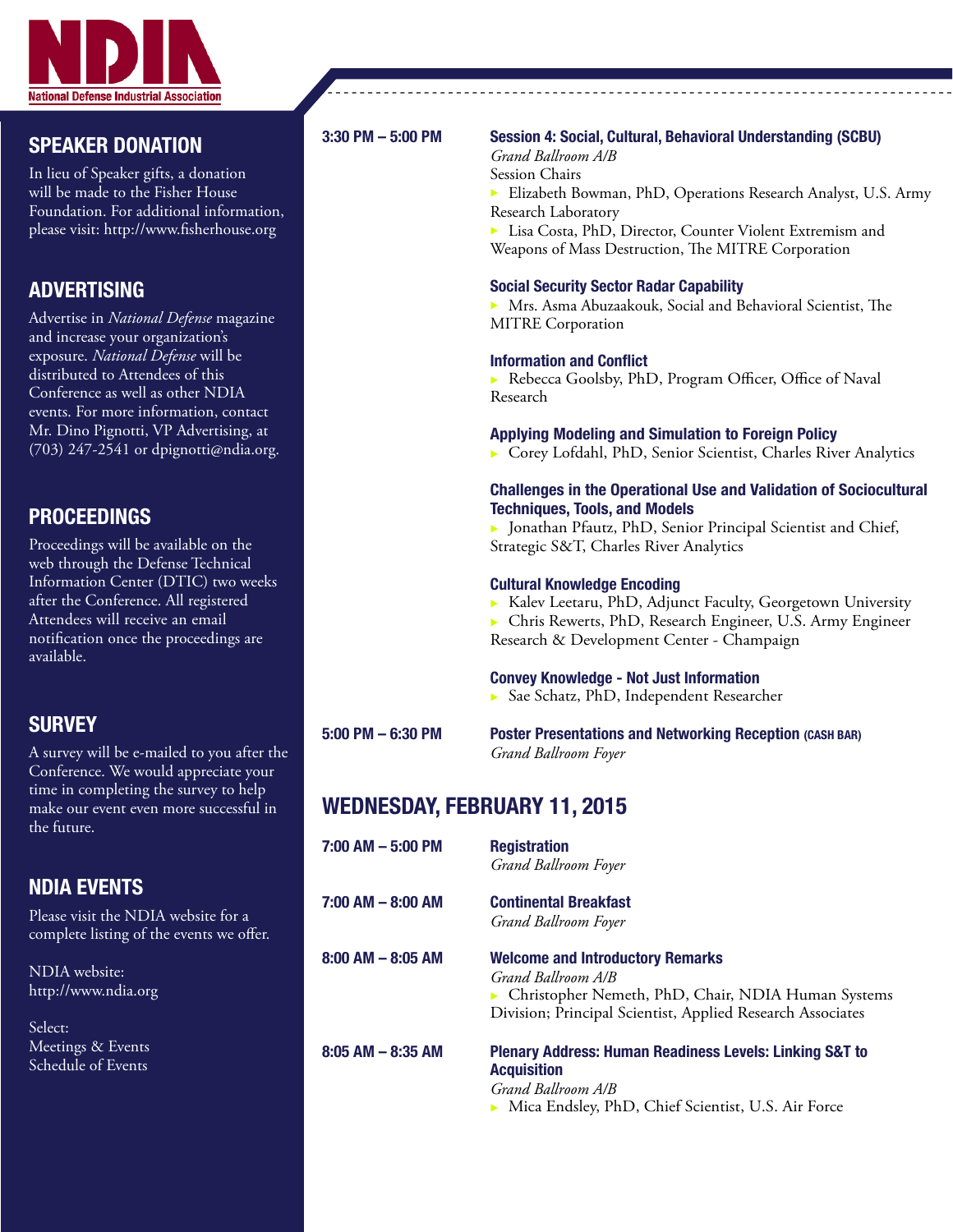| $8:35$ AM $-9:20$ AM   | <b>Panel: Human Readiness Levels: Linking S&amp;T to Acquisition</b><br>Grand Ballroom A/B                                                                                                                                                                                                                                                                                                                                                                                                                                                                                                                                                                          |  |  |  |
|------------------------|---------------------------------------------------------------------------------------------------------------------------------------------------------------------------------------------------------------------------------------------------------------------------------------------------------------------------------------------------------------------------------------------------------------------------------------------------------------------------------------------------------------------------------------------------------------------------------------------------------------------------------------------------------------------|--|--|--|
|                        | ► Co-Moderator: BG Pete Palmer, USA (Ret), Director, EDGE® Innovation Network, General Dynamics Mission                                                                                                                                                                                                                                                                                                                                                                                                                                                                                                                                                             |  |  |  |
|                        | Systems<br>Co-Moderator: Kelly Hale, PhD, Senior Vice President, Design Interactive, Inc.<br>Mica Endsley, PhD, Chief Scientist, U.S. Air Force<br>Mr. David Kolbe, Chief Executive Officer, Kolbe Corporation<br>Greg Zacharias, PhD, Deputy Chair, NDIA Human Systems Division; President, Charles River Analytics<br>▶ Mr. Richard Parker, SES, Director, Mission Command Capabilities Development and Integration Directorate<br>$(MC\text{-}CDIC)$                                                                                                                                                                                                             |  |  |  |
|                        | > CDR Joseph Cohn, USN, PhD, Deputy Director, Human Performance, Training and BioSystems Directorate,<br>Office of the Assistant Secretary of Defense for Research and Engineering                                                                                                                                                                                                                                                                                                                                                                                                                                                                                  |  |  |  |
| $9:20$ AM $-9:45$ AM   | <b>Networking Break</b><br>Grand Ballroom Foyer                                                                                                                                                                                                                                                                                                                                                                                                                                                                                                                                                                                                                     |  |  |  |
| $9:45$ AM $-$ 11:15 AM | <b>Session 5: Human Systems Integration (HSI) Metrics</b><br>Grand Ballroom A/B                                                                                                                                                                                                                                                                                                                                                                                                                                                                                                                                                                                     |  |  |  |
|                        | Session Chairs<br>• Jen Rochlis Zumbado, PhD, Element Manager, Space Human Factors and Habitability, NASA<br>> Kay Stanney, PhD, C.H.F.P., President, Design Interactive, Inc.                                                                                                                                                                                                                                                                                                                                                                                                                                                                                      |  |  |  |
|                        | <b>Surveys in Operational Test &amp; Evaluation</b><br>Rebecca Grier, PhD, Research Staff Member, Institute for Defense Analyses                                                                                                                                                                                                                                                                                                                                                                                                                                                                                                                                    |  |  |  |
|                        | Optimizing Warfighter Performance through the Development of HSI Metrics, Requirements and Collaboration<br>▶ Pamela Savage-Knepshield, PhD, Chief, Human Factors Integration Division, U.S. Army Research<br>Laboratory                                                                                                                                                                                                                                                                                                                                                                                                                                            |  |  |  |
|                        | Operationally Relevant Metrics for Analyst Test-Beds: Evaluating How Analysts Make Use of their Tools to<br><b>Inform Tool Development, Integration and Adaptation</b><br>• Joshua Poore, PhD, Senior Experimental Psychologist, Draper Laboratory                                                                                                                                                                                                                                                                                                                                                                                                                  |  |  |  |
|                        | A Heuristic-Based Framework for Assessing Operator Trust in Autonomous Systems<br>• Ms. Kimberly Jackson, Human Systems Engineer, Draper Laboratory                                                                                                                                                                                                                                                                                                                                                                                                                                                                                                                 |  |  |  |
|                        | Methods and Metrics for Real-Time Task Performance Assessment in Crewed Spacecraft<br>► Kevin Duda, PhD, Senior Aerospace Human Factors Engineer, Draper Laboratory                                                                                                                                                                                                                                                                                                                                                                                                                                                                                                 |  |  |  |
| 11:15 AM $-$ 12:30 PM  | <b>Networking Lunch</b><br>Grand Ballroom C                                                                                                                                                                                                                                                                                                                                                                                                                                                                                                                                                                                                                         |  |  |  |
| 12:30 PM - 1:15 PM     | <b>Panel Discussion: Rising Issues in Human Systems (Government)</b><br>Grand Ballroom A/B<br>Moderator: CDR Joseph Cohn, USN, PhD, Deputy Director, Human Performance, Training and BioSystems<br>Directorate, Office of the Assistant Secretary of Defense for Research and Engineering<br>Laurel Allender, PhD, Director, Human Resource and Engineering Directorate, U.S. Army Research Laboratory<br>John Tangney, PhD, Director, Human and Bioengineered Systems Division, Office of Naval Research<br>Jim Overholt, PhD, Acting Chief Scientist, Senior Scientist in Autonomous Systems, 711th Human<br>Performance Wing, U.S. Air Force Research Laboratory |  |  |  |

 $\blacktriangleright$  Michelle Sams, PhD, Director, U.S. Army Research Institute for the Behavioral and Social Sciences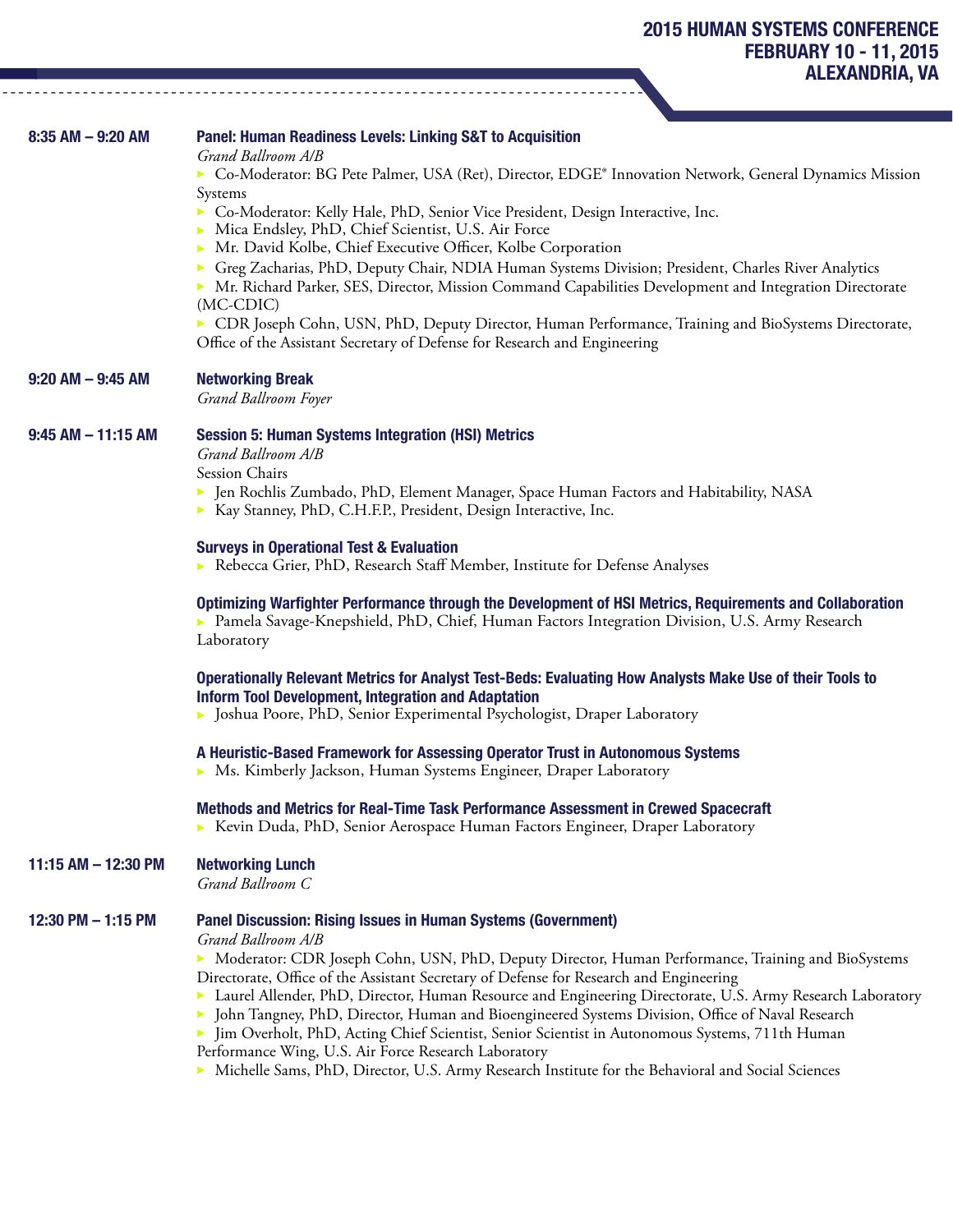

| 1:15 PM $-$ 2:00 PM   | Panel Discussion: Rising Issues in Human Systems (Industry)<br>Grand Ballroom A/B<br>Moderator: Greg Zacharias, PhD, Deputy Chair, NDIA Human Systems Division; President, Charles River<br>Analytics<br>Mike Paley, PhD, CEO, Aptima<br>Jonathan Pfautz, PhD, Senior Principal Scientist and Chief, Strategic S&T, Charles River Analytics<br>Chris Miller, PhD, Chief Scientist, Smart Information Flow Technologies (SIFT)<br>Kelly Hale, PhD, Senior Vice President, Design Interactive, Inc.<br>> Dylan Schmorrow, PhD, Chief Scientist, Soar Technology, Inc. |  |  |  |  |
|-----------------------|---------------------------------------------------------------------------------------------------------------------------------------------------------------------------------------------------------------------------------------------------------------------------------------------------------------------------------------------------------------------------------------------------------------------------------------------------------------------------------------------------------------------------------------------------------------------|--|--|--|--|
| $2:00$ PM $- 2:30$ PM | <b>Roundtable Introductions</b><br>Grand Ballroom A/B<br>Each Roundtable Lead will briefly review their Roundtable's topic; we recommend you use this time to plan which<br>tables you would like to visit ahead of the Session. Attendees will have approximately 35 minutes to visit (3) tables<br>of their choice for a discussion on the subject matters listed below.                                                                                                                                                                                          |  |  |  |  |
| $2:30$ PM $- 2:45$ PM | <b>Networking Break</b><br>Grand Ballroom Foyer                                                                                                                                                                                                                                                                                                                                                                                                                                                                                                                     |  |  |  |  |
| $2:45$ PM $-$ 4:45 PM | <b>Roundtable Discussions</b><br>Grand Ballroom C<br>Table 1: "Human System Integration (HSI) Metrics"<br>▶<br>Table 2: "Systems Interface and Cognitive Processing (SICP)"<br>▶<br>Table 3: "Protection, Sustainment and Physical Performance (PSPP)"<br>▶<br>Table 4: "Human Social, Cultural Behavioral Understanding (SCBU)"<br>Table 5: "Personnel, Training and Leadership Development (PTLD)"                                                                                                                                                                |  |  |  |  |
| 4:45 PM $-$ 5:00 PM   | <b>Conference Closing Remarks</b><br>Grand Ballroom C<br>> Dylan Schmorrow, PhD, Chief Scientist, Soar Technology, Inc.<br>▶ CDR Joseph Cohn, USN, PhD, Deputy Director, Human Performance, Training and BioSystems Directorate,<br>Office of the Assistant Secretary of Defense for Research and Engineering<br>▶ Christopher Nemeth, PhD, Chair, NDIA Human Systems Division; Principal Scientist, Applied Research<br>Associates                                                                                                                                 |  |  |  |  |
| 5:00 PM               | <b>Conference Adjourns</b>                                                                                                                                                                                                                                                                                                                                                                                                                                                                                                                                          |  |  |  |  |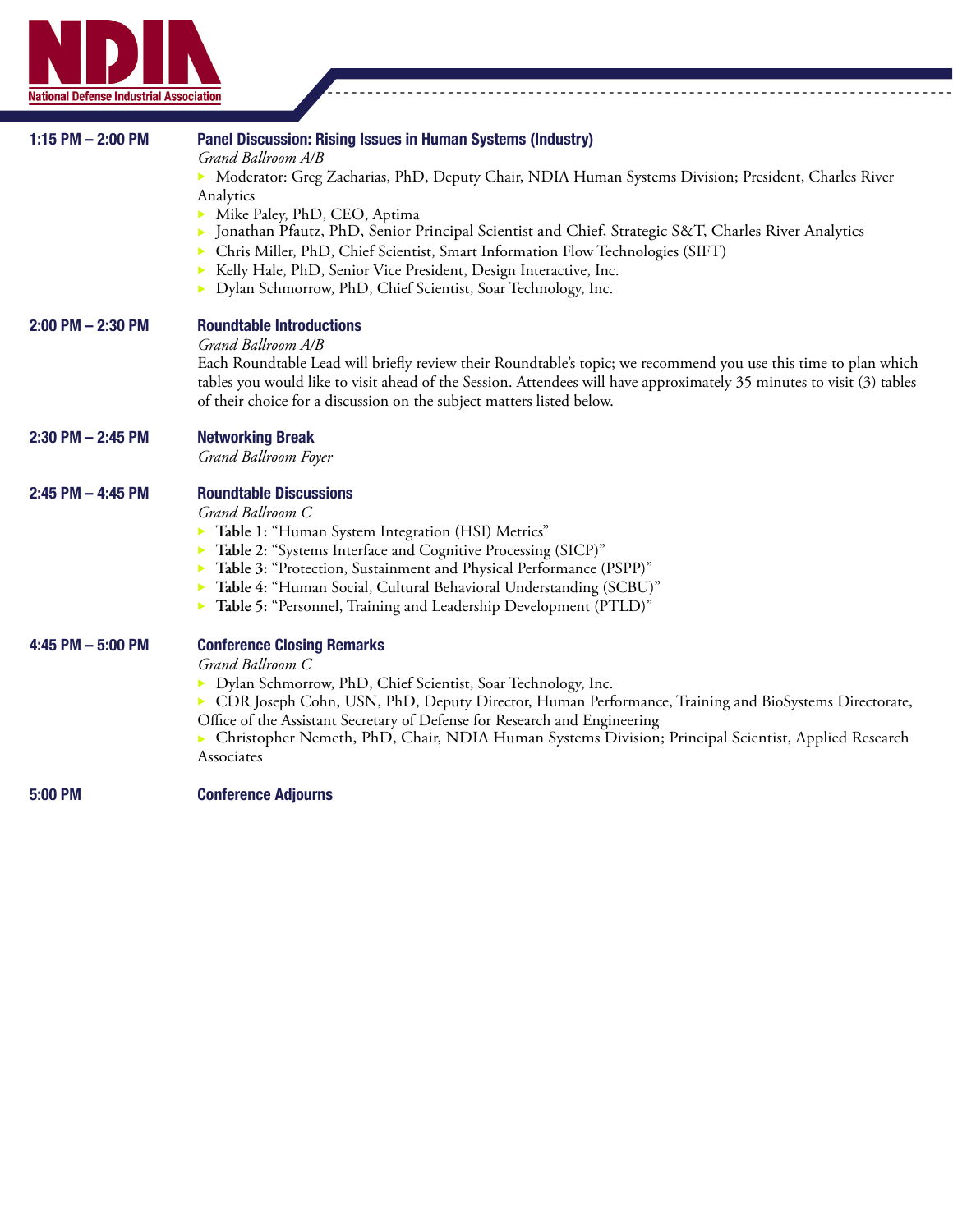# THANK YOU TO OUR SPONSOR!



Digital Reasoning provides an innovative approach to tackling the challenge of big data analytics. Over the past decade its software analytics platform, Synthesys®, has been used in government agencies to uncover security threats and enable intelligence analysts to find and act on critical relationships in big data. Synthesys® is designed to understand how humans communicate by analyzing the context, content and relationships within data while semantically revealing what's most critical to our clients. By reading information from any data source, resolving what's valuable and what's not, and by reasoning using a dynamic knowledge base, Digital Reasoning understands human communications, which enables any organization to answer tomorrow's questions, today.

Synthesys® takes unstructured, semi-structured and structured information as input and uses entity extraction with strong semantic relationship analysis to generate actionable information. This information (people, places, connections and actions) can then be used to understand and analyze what's important and determine what actions need to be taken in order to mitigate the risk or expand an opportunity. The platform does not rely upon predefined models to make sense of the data (i.e. exhaustive extraction or ontology-type models). Instead, it derives patterns and relationships from the data itself, saving considerable time and effort by circumventing the need to create new models for every new type of data or analytical problem.

Use Cases and Suggest Research Areas:

- Intelligence Analysis: Uncover entities, facts and relationships in massive quantities of data to help analysts provide actionable information to senior decision-makers. (ABI/OBP methodology standards used)
- Counterintelligence: Help protect the compromise and proliferation of classified information by analyzing a wide range of data sources in order to identify and prioritize threats. (ABI/OBP methodology standards used)
- Cyber Security: Identify, determine and prevent cyber attacks by analyzing social media and electronic communications to build profiles of suspected cyber terrorists that include biographical information, business and political affiliation, and networks of associates.
- Counter-terrorism: Quickly identify threats and connect the dots by linking important people, places, data and key facts associated with the threats – regardless of the underlying data type or data format.

**DRS Point of Contact** Mr. John Kostak Senior Director of Federal Marketing john.kostak@digitalreasoning.com (571) 232-7737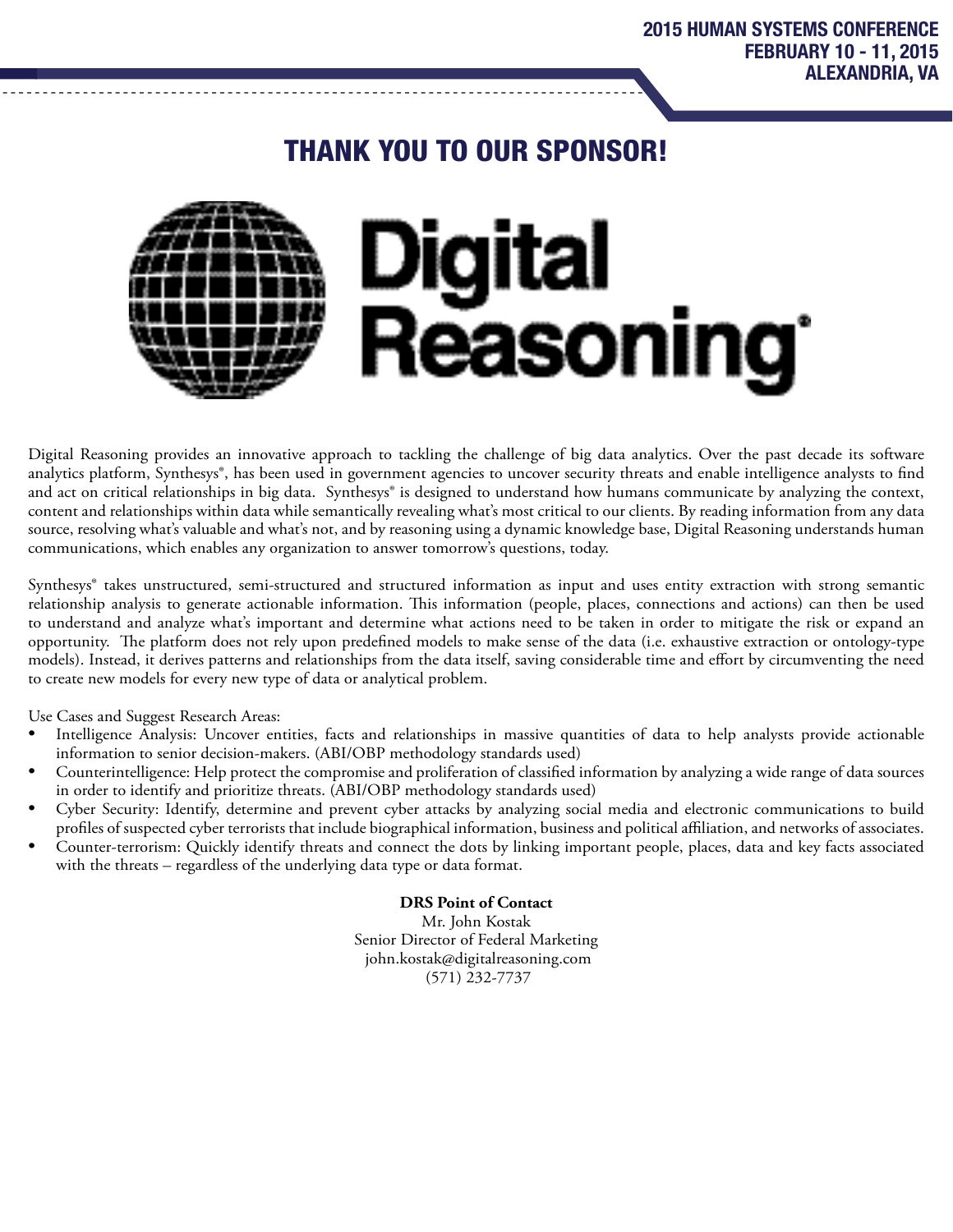

ATTENDEE ROSTER *as of February 3, 2015*

Mrs. Asma Abuzaakouk The MITRE Corporation

Dr. Laurel Allender U.S. Army Research Laboratory

Ms. Samira Askarova Vora Strategies Group Inc.

MG Barry Bates, USA (Ret) NDIA

Dr. Beth Biddle The Boeing Company

Mr. Christopher Boger The Charles Stark Draper Laboratory, Inc.

Dr. Cheryl Bolstad Design Interactive, Inc.

Mr. Jonathan Brown AnthroTronix, Inc.

Dr. Nancy Browning Applied Research Associates, Inc.

CDR Dale Burns, USN (Ret) SAF/AQ

Mr. Tim Bush U.S. Air Force

Mr. Paul Butler The MITRE Corporation

Dr. Scott Carlson 711th Human Performance Wing

Col Larry Carr, USAF (Ret) NTVI, Federal

Mr. Jean-Pierre Castonguay Cognisens, Inc.

CDR Joseph Cohn, USN, PhD OASD(R&E)

Dr. Lisa Costa The MITRE Corporation

Mrs. Rachael D'Angelo The Washington Language Center, LLC

Mr. Tanimu Deleon-Nwaha General Dynamics Electric Boat

Dr. Kevin Duda The Charles Stark Draper Laboratory, Inc. Mr. Rob Eason British Embassy

Dr. Steven Eckels Kansas State University

Mr. John Elson Kansas State University

Dr. Mica Endsley U.S. Air Force

Lt Col Troy Faaborg, USAF SAF/AQ

Ms. Jocelyn Faubert Cognisens, Inc.

Dr. Dennis Folds Georgia Tech Research Institute

Ms. Hannah Freeman Strategic Analysis, Inc.

Dr. Jared Freeman Aptima, Inc.

Mr. Gary Gomez Taycon, LLC

Dr. Rebecca Goolsby Office of Naval Research

Dr. Stephen Gordon DCS Corporation

Dr. Irene Gregory National Aeronautics and Space Administration

Dr. Rebecca Grier IDA

Mr. Jay Griffith Janus Research Group, Inc.

Dr. Scott Grigsby Ball Aerospace & Technologies Corp.

Dr. Kelly Hale Design Interactive, Inc.

Dr. Holly Handley Old Dominion University

Maj Dave Hardy, USAF (Ret) U.S. Air Force Operational Test and Evaluation Center

Maj Gen George Harrison, USAF (Ret) Georgia Tech Research Institute

Ms. Cathie Hurley DASA R&T

Ms. Kimberly Jackson The Charles Stark Draper Laboratory, Inc.

Mr. Eric Jones The Charles Stark Draper Laboratory, Inc.

Mr. Karl Kaufmann Human Solutions, Inc.

Mr. Karl Kazarian Lockheed Martin Corporation

Col Leo Kilgore, USMC (Ret) Research and Engineering Development, Inc.

Col Larry Kimm, USAF (Ret) Georgia Tech Research Institute

Dr. Paula Kinnunen Defence Command Finland

Dr. Bev Knapp HQDA, DCS G-1

Mr. David Kolbe Kolbe Corp.

Dr. David Kraus Northrop Grumman Corporation

Dr. Mike LaFiandra U.S. Army Research Laboratory

Dr. Kalel Leetaru GDELT

Ms. Bridget Little General Dynamics Electric Boat

Dr. Mark Livingston Naval Research Laboratory

Dr. Corey Lofdahl Charles River Analytics, Inc.

Dr. Julie Marble The Johns Hopkins University/Applied Physics Lab

Dr. Joe McDonnell Dynamic Animation Systems, Inc.

Ms. Jennifer McKneely The Johns Hopkins University/Applied Physics Lab

CAPT Stan Meyers, USN (Ret) Sonalysts, Inc.

Mr. Frank Morelli U.S. Army Research Laboratory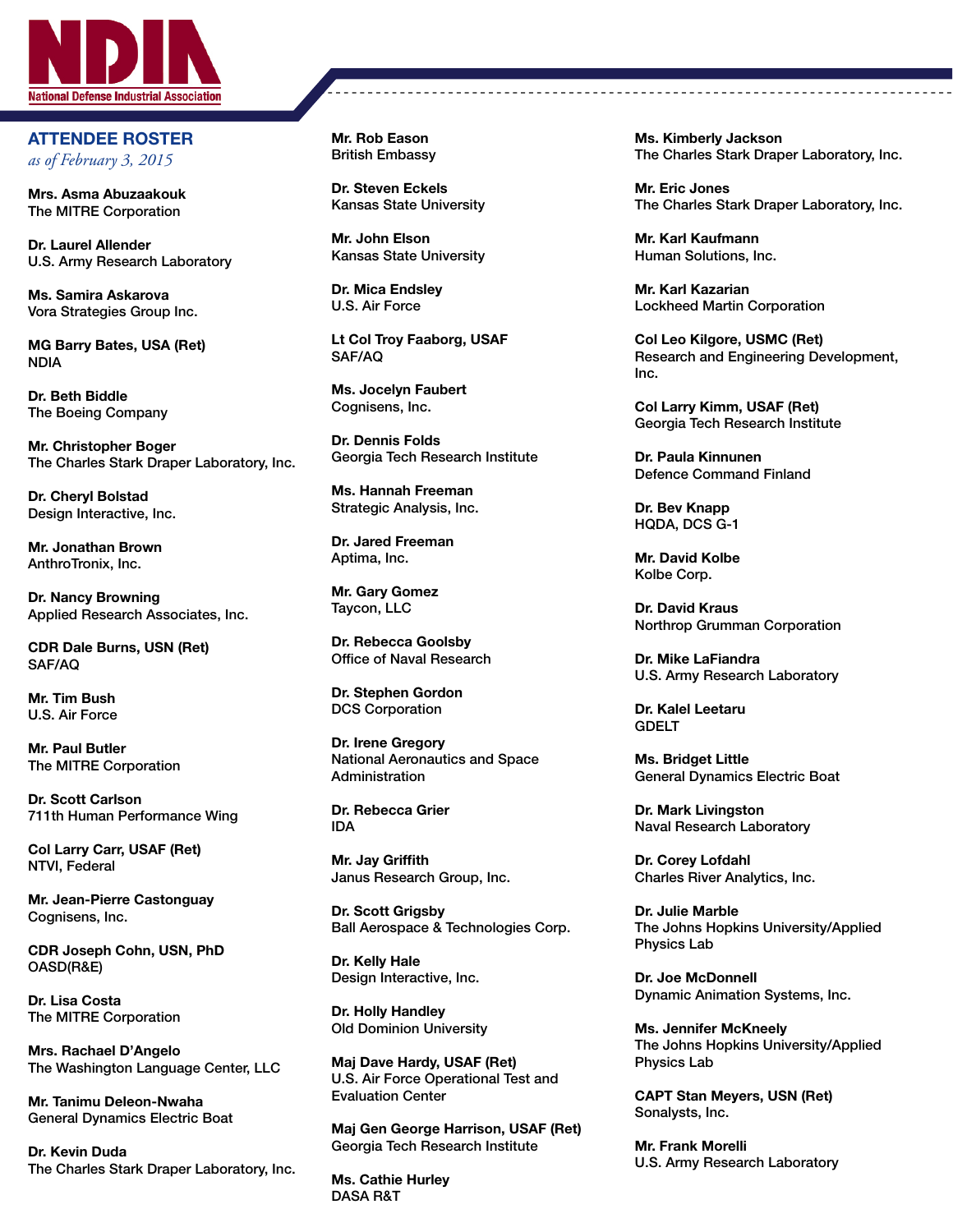#### Col Bill Mueller, USAF U.S. Air Force Life Cycle Management **Center**

Ms. Julie Naga Booz Allen Hamilton

Dr. Todd Nelson 711th Human Performance Wing

Ms. Diane Nemec The Johns Hopkins University/Applied Physics Lab

CAPT Chris Nemeth, USN (Ret) Applied Research Associates, Inc.

Dr. Denise Nicholson Soar Technology, Inc.

Ms. Lauren Ogren Naval Undersea Warfare Center-Division **Newport** 

Dr. Jeff Onken Northrop Grumman Corporation

Dr. Jim Overholt U.S. Air Force Research Laboratory

Dr. Mike Paley Aptima, Inc.

BG Pete Palmer, USA (Ret) General Dynamics C4 Systems

Mr. Richard Parker MC-CDID

Dr. Sam Pascarelle In-Depth Engineering Corp

Mr. James Peddell British Defence Staff

Dr. Jonathan Pfautz Charles River Analytics, Inc.

Mr. Chris Plott Alion MA & D

Dr. Joshua Poore The Charles Stark Draper Laboratory, Inc.

Dr. Zahar Prasov The Charles Stark Draper Laboratory, Inc.

Mr. Howard Reichel In-Depth Engineering Corp

Dr. Chris Rewerts U.S. Army Engineer Research & Development Center

Dr. Donna Rhodes Massachusetts Institute of Technology

Mr. David Rickert Sonalysts, Inc.

Dr. Bill Rouse Stevens Institute of Technology

Dr. Bart Russell Lockheed Martin Corporation

Dr. George Salazar NASA Lyndon B. Johnson Space Center

Dr. Michelle Sams U.S. Army Research Institute for the Behavioral and Social Sciences

Dr. Pamela Savage-Kenpshield U.S. Army Research Laboratory

Dr. Sae Schatz On Sabbatical

Dr. Dylan Schmorrow Soar Technology, Inc.

Mr. Tony Schwenn ThermoAnalytics, Inc.

Dr. Ron Scott Raytheon BBN Technologies

Mr. Al Shaffer DASD(R&E)

Dr. Anna Skinner AnthroTronix, Inc.

Dr. Reggie Smith Janus Research Group, Inc.

Ms. Laura Stuart Joint Warfare Analysis Center (JWAC)

Dr. John Tangney Office of Naval Research

Mr. Mingwei Tay Singapore Embassy, Defense Technology Office,

Ms. Stephanie Taylor Research and Engineering Development, Inc.

Mr. Dan Traviglia The Charles Stark Draper Laboratory, Inc.

Dr. Michael Van Lent Soar Technology, Inc.

## 2015 HUMAN SYSTEMS CONFERENCE FEBRUARY 10 - 11, 2015 ALEXANDRIA, VA

Mr. Maris Vikmanis U.S. Air Force Research Laboratory

Mr. John Watts Noetic Corporation

Ms. Katherine Weaver Joint Warfare Analysis Center (JWAC)

Mr. Stephen Whitlow Honeywell

LTC Nathan Wiedenman, USA (Ret) The Charles Stark Draper Laboratory, Inc.

Mr. Gerald Woodill Canadian Embassy

Ms. Helen Wright Naval Undersea Warfare Center-Division Newport

Dr. Greg Zacharias Charles River Analytics, Inc.

CAPT Stephen Zavadil, USN (Ret) Systems Planning & Analysis

Dr. Jen Rochlis Zumbado NASA Lyndon B. Johnson Space Center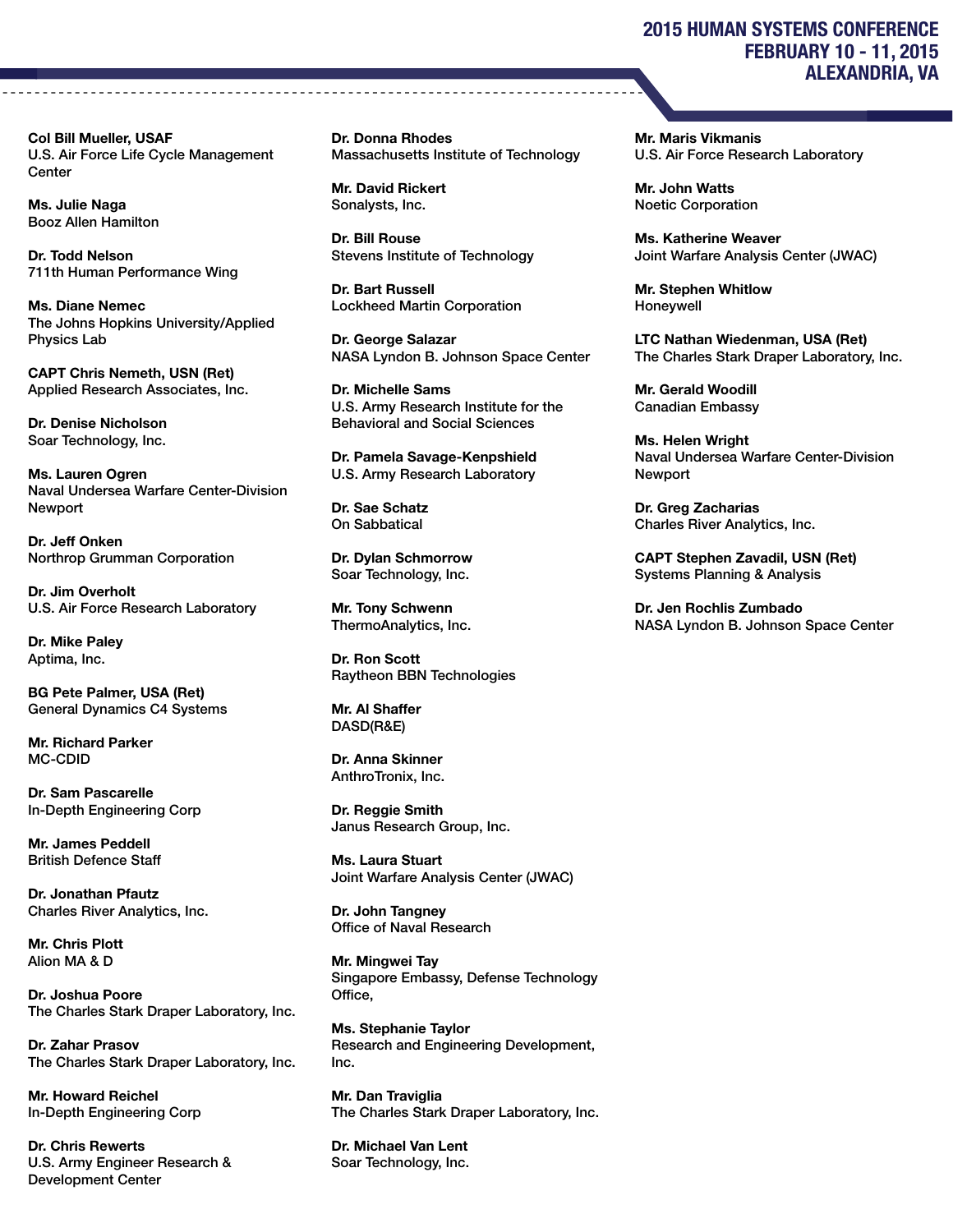

### **NOTES**

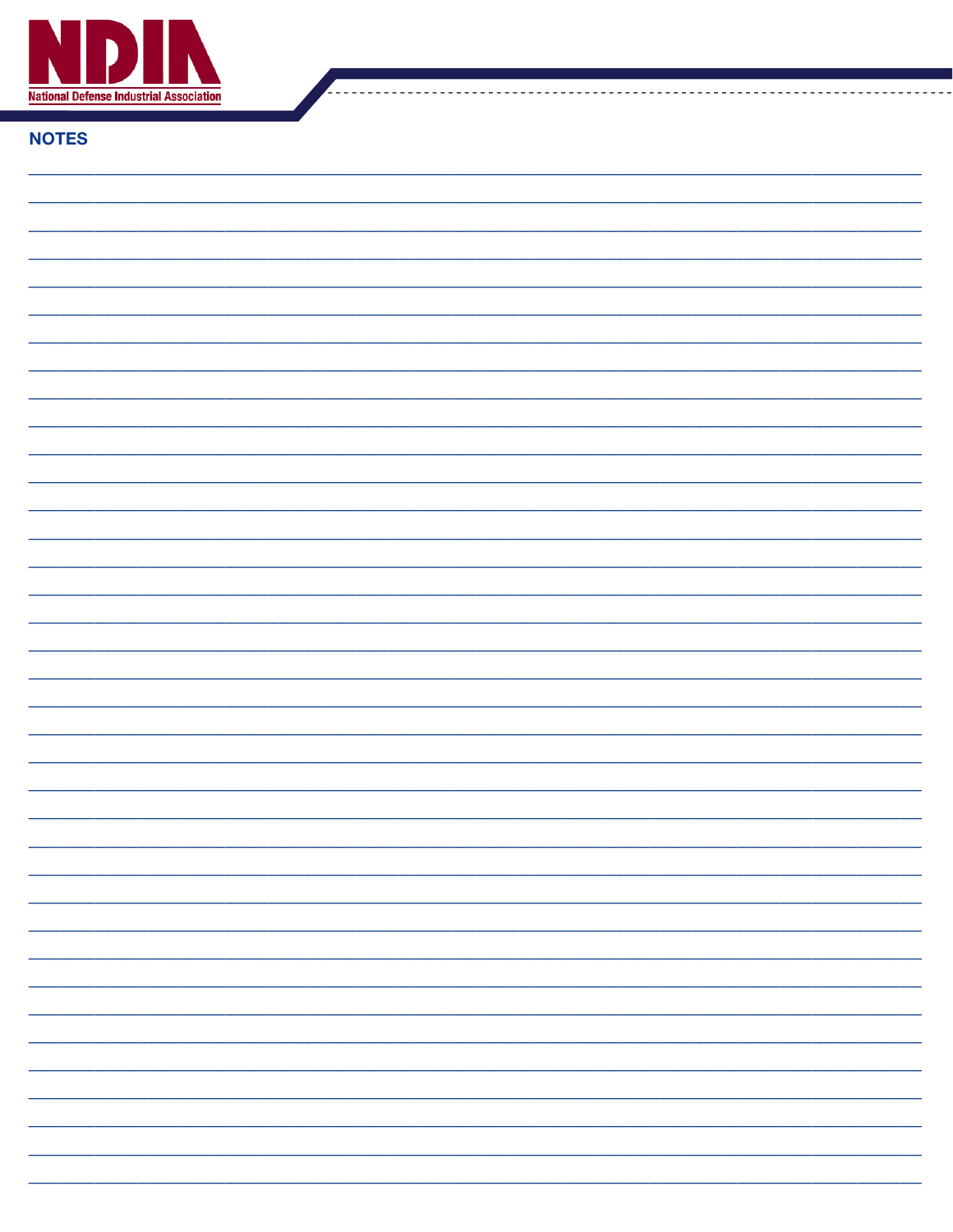| × |  |  |
|---|--|--|
|   |  |  |

| <b>NOTES</b> |    |
|--------------|----|
|              |    |
|              |    |
|              |    |
|              |    |
|              |    |
|              |    |
|              |    |
|              |    |
|              |    |
|              |    |
|              |    |
|              |    |
|              |    |
|              |    |
|              |    |
|              |    |
|              |    |
|              |    |
|              |    |
|              |    |
|              |    |
|              | -  |
|              | -  |
|              |    |
|              |    |
|              | Ξ. |
|              | -  |
|              |    |
|              |    |
|              | -  |
|              | -  |
|              | -  |
|              | Ξ. |